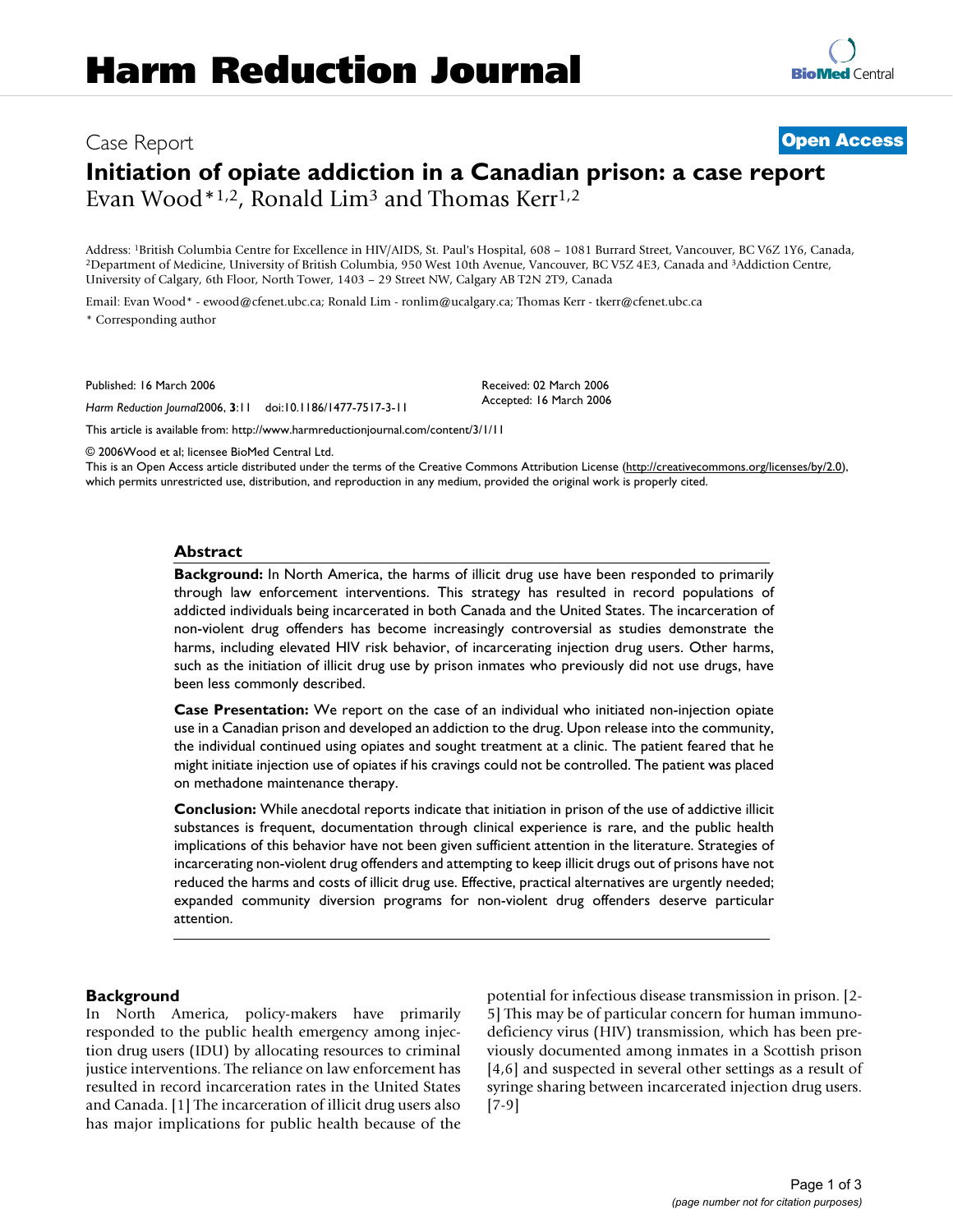The concentration of addicted individuals within prisons is believed to result in elevated HIV risk behavior because incarcerated IDU generally have high rates of HIV and HCV, and the interventions that are available in the community, such as well managed agonist detoxification and maintenance treatment and needle exchange, are often not available in prison. [10] In addition to syringe sharing, there are a number of other potential harms of mixing addicted populations with other inmates. Here, we report on a case of an opiate-addicted individual seeking methadone maintenance therapy (MMT) in the community soon after his release from a Canadian prison.

## **Case presentation**

A 20-year-old white male was seen as an outpatient at an addiction medicine clinic in Calgary, Canada. The male reported alcohol and cocaine use prior to being arrested, and the patient acknowledged that chaotic behavior related to the use of these substances had contributed to his crimes and eventual incarceration. While incarcerated, the individual reported initiating use of illicit (prescription) opiates, and his preferred route of administration was via nasal inhalation. Although the patient reported that his fellow inmates had frequently injected (he even reported assisting with injections), the patient denied injection use of illicit drugs in prison. The patient reported experiencing severe physical withdrawal symptoms during periods of non-opiate use in prison and soon became a regular user.

Upon release into the community, the patient reported that he had continued his xuse of diverted pharmaceutical opiates and that he had developed a pattern of use consistent with severe physical addiction. At the time of presentation at the clinic, the patient's urine tested positive for opiates. At that time, the patient reported that his unstable condition was such that he feared he might initiate intravenous opiate injection use if he did not do something to control his opiate cravings. The patient did not say why he had not injected opiates in prison but reported recognizing that injection opiate use would represent a further negative progression of his opiate addiction. After some discussion, the patient was started on methadone maintenance therapy, 10 mg per day, increasing 10 mg per day until desired therapeutic effect was reached.

## **Conclusion**

We have described a case of an individual initiating opiate addiction in a Canadian prison. With respect to this issue, it is important to stress that initiation of the use of addictive illicit substances while incarcerated has been previously reported. For instance, one study reported that 20% of IDU surveyed initiated injection drug use in prison. [11] However, while this is believed to occur frequently (from anecdotal reports), it is rarely documented through

clinical experience. Accordingly, the public health and social implications of initiation of illicit drug addiction in prison have not received significant attention in the literature. This is of concern, since this issue has major implications for both prison and community health.

To date, the principal strategy to address initiation of illicit drug use in prison has been to redouble efforts to keep illicit drugs out of the prisons, though correction officials concede that this is almost impossible. However, over the last several decades, experience has proven that more pragmatic solutions are available and can be effective. [10,12] One pragmatic strategy has been the provision of methadone maintenance therapy within the prison system in an effort to reduce demand for illicit opiates. Unfortunately, however, this strategy is likely to be insufficient (e.g., for those who are primarily stimulants users – a growing population), and it is noteworthy that there was still illicit opiate use occurring in the prison where the patient described in this report initiated his opiate use, even though methadone was available there. While the expansion and evaluation of addiction treatment measures in prisons is an immediate priority, the burgeoning levels of incarceration of drug users and the rates of ongoing illicit drug use among incarcerated individuals indicate that additional strategies must be considered. [1-4,6-9] This implies that alternative programs to incarceration, such as the treatment of addiction in the community, may be more effective at reducing the health and social harms and economic costs of illicit drug use. [13,14] Expanded addiction services in prison should therefore be coupled with expansion and evaluation of community diversion programs for non-violent drug offenders.

In this brief report, we have described a case of an individual initiating opiate use and developing dependency to opiates within a Canadian prison. Unfortunately, this case is not unique, [11] and the concerns it raises are relevant to the many illicit drug users who do not use opiates in the community but risk initiating opiate use (including intravenous use) when incarcerated. And although the risks of HIV transmission in prison have been widely reported, the implications of initiation of illicit drug addiction in prison have not received adequate attention by public health and correctional policy-makers. Effective practical interventions are needed to address this concern, including expansion of strategies involving expanded community diversion programs for non-violent drug offenders. These deserve particular attention, given their potential to reduce HIV risk for current injectors who are incarcerated and to reduce the prevalence of initiation of illicit drug use (and, potentially, injecting) in the non-addicted inmate population.